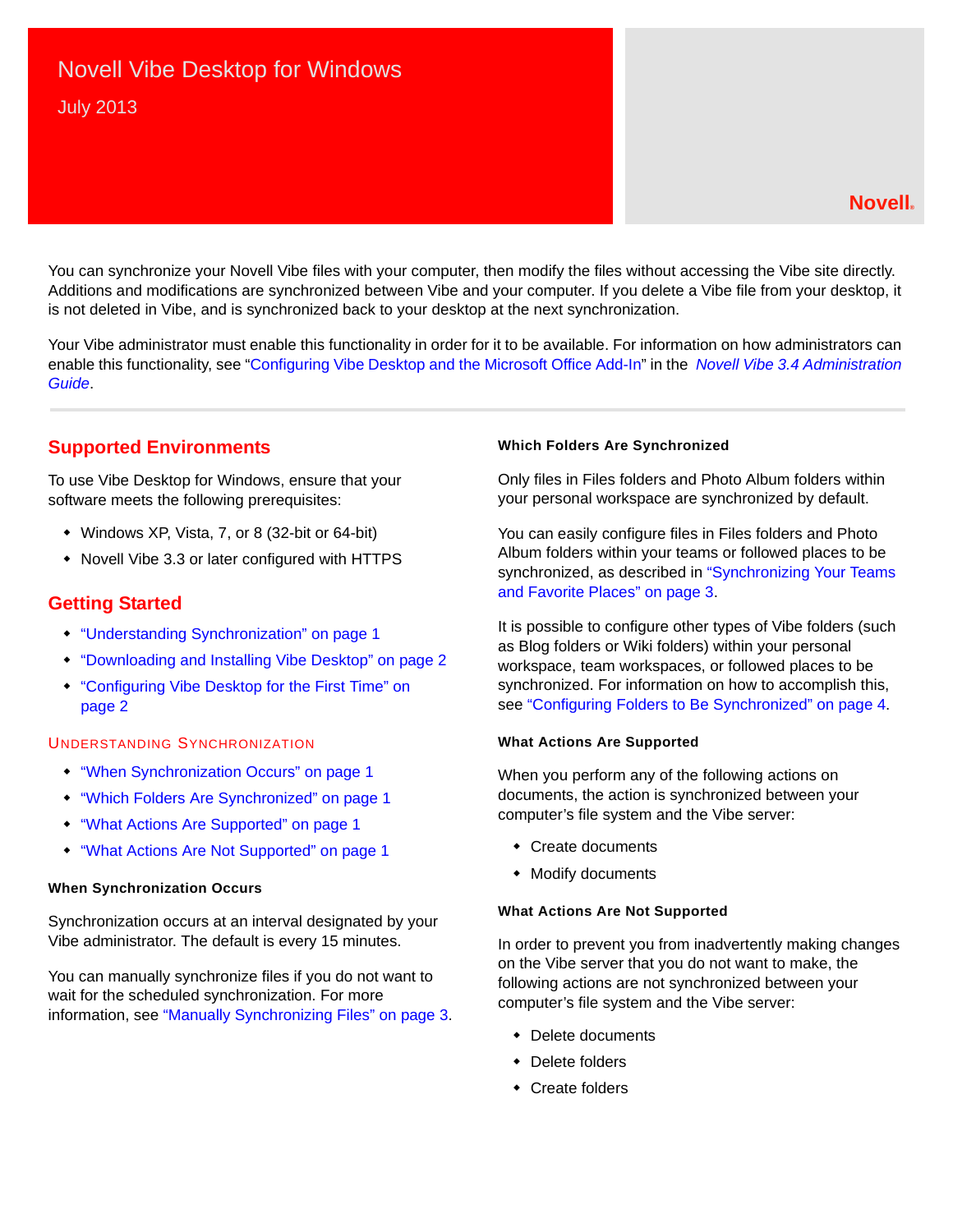#### <span id="page-1-0"></span>DOWNLOADING AND INSTALLING VIBE DESKTOP

- **1** On your personal workstation, download Vibe Desktop from the [Novell Downloads Web site](https://download.novell.com/SummaryFree.jsp?buildid=CIYcS72xD_c~) (https:// download.novell.com/ SummaryFree.jsp?buildid=CIYcS72xD\_c~).
- **2** Run the downloaded NovellVibeDesktop-x86 *version*.msi file or NovellVibeDesktop-x64 *version*.msi file, depending on whether you have a 32-bit or 64-bit operating system.

If you do not have the Microsoft .NET Framework 4 already installed on your workstation, you are prompted to accept the license agreement and install it.



- **3** Click *Next*.
- **4** Accept the license agreement, then click *Next*.
- **5** Change the installation location for Vibe Desktop, or simply click *Next* to accept the default location.
- **6** Click *Install*.



**7** Click *Finish* when the installation is complete, then continue with ["Configuring Vibe Desktop for the First](#page-1-1)  [Time" on page 2](#page-1-1).

### <span id="page-1-1"></span>CONFIGURING VIBE DESKTOP FOR THE FIRST TIME

After you have downloaded and installed Vibe Desktop for the first time as described in ["Downloading and Installing](#page-1-0)  [Vibe Desktop" on page 2,](#page-1-0) you are prompted to configure it. This process includes entering account information, choosing which workspaces and folders to synchronize, and choosing where to store information on your computer's file system.

| Novell Vibe Desktop                   |                                                                                                                    |
|---------------------------------------|--------------------------------------------------------------------------------------------------------------------|
| <b>Welcome to Novell Vibe Desktop</b> |                                                                                                                    |
|                                       | Synchronize Novell Vibe files between your<br>computer and Vibe<br>Work on Novell Vibe files offline from anywhere |
|                                       | <b>Start</b>                                                                                                       |

- **1** Click *Start* to begin setting up Vibe Desktop.
- **2** In the *Account Information* section, specify the following information:

**Server URL:** Specify the URL for the Vibe site where you want to synchronize files to your computer. For example, https://vibe.*mycompany*.com.

**Username:** Specify the Vibe username that you use to log in to the Vibe site.

**Password:** Specify the Vibe password that you use to log in to the Vibe site.

- **3** Click *Next*.
- **4** In the *Synchronized Workspaces* section, click *Add*, select which folders and workspaces you want to synchronize, then click *OK*.

Files folders and Photo Album folders within your personal workspace are synchronized by default. You can select Files folders and Photo Album folders in your teams or followed places to be synchronized. For more information about how to enable other kinds of folders to be synchronized, see ["Configuring Folders to](#page-3-0)  [Be Synchronized" on page 4.](#page-3-0)

- **5** Click *Next*.
- **6** In the *Vibe Desktop Folder* section, click *Browse* if you want to change the installation location for Vibe Desktop, or simply click *Next* to accept the default location.
- **7** Click *Finish*.

Vibe Desktop is now running, and the *Vibe Desktop*

icon  $\bullet$  is visible in the notification area.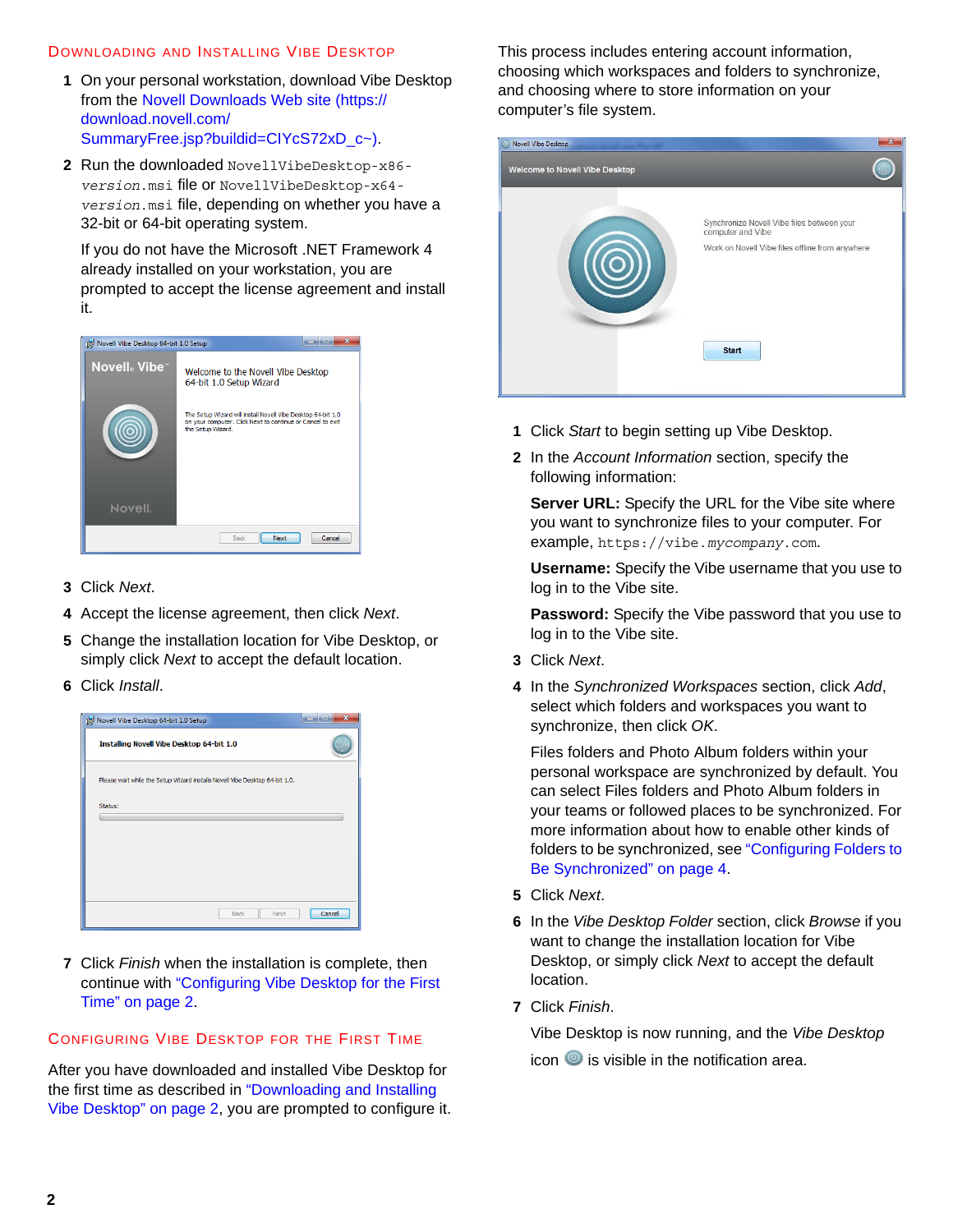# <span id="page-2-2"></span>**Viewing Vibe Files from Your Computer**

**1** Double-click the Vibe Desktop icon **i**n the notification area.

or

Right-click the *Vibe Desktop* icon **i**n the notification area, then click *Open Vibe Desktop Folder*.

You can access the Vibe folder directly from your file system. By default, Vibe Desktop synchronizes Vibe files to the Vibe Desktop folder on your file system, which is typically in the following location, depending on your operating system:

- **Windows 7 or Vista:** c:\Users\*username*\Vibe
- **Windows XP:** c:\Docuents and

Settings\*username*\My Documents\Vibe

On Windows Vista, the Vibe folder is also located in your Favorites.

On Windows 7, the Vibe folder is also located in your Favorites and in your Libraries.

For information on how to change the default location, see ["Changing the Vibe Desktop Location on Your File System"](#page-3-1)  [on page 4](#page-3-1).

You should not synchronize files to a location on a network that can be accessed by multiple computers. If the Vibe Desktop folder is on a network location that is accessed by multiple computers, synchronization issues can occur when Vibe files accessed from either computer are out of sync with each other and with the Vibe server.

# <span id="page-2-0"></span>**Manually Synchronizing Files**

You can manually synchronize files between Vibe and your computer if you do not want to wait for the scheduled synchronization. Files must be closed before they can be synchronized.

**1** Right-click the *Vibe Desktop* icon **i**n the notification area, then click *Synchronize Now*.

### **Launching Vibe in a Browser from Vibe Desktop**

You can launch Novell Vibe in a browser by using Vibe Desktop.

**1** Right-click the *Vibe Desktop* icon **in** the notification area, then click *Launch Novell Vibe*.

# **Viewing Recent Activity**

You can use Vibe Desktop to view activity that has recently taken place. For example, you can see the date and time that Vibe folders were synchronized, which files were modified, and so forth.

To view recent Vibe Desktop activity:

- **1** Right-click the *Vibe Desktop* icon **i**n the notification area, then click *Open Desktop Console*.
- **2** Click *Recent Activity*.

### **Viewing System Alerts**

Vibe Desktop might need to make you aware of various alerts, such as new software updates, expired passwords, server downtime, and so forth.

To view system alerts:

- **1** Right-click the *Vibe Desktop* icon **i**n the notification area, then click *Open Desktop Console*.
- **2** Click *System Alerts*.

### <span id="page-2-1"></span>**Synchronizing Your Teams and Favorite Places**

When you first configure Vibe Desktop, you can choose workspaces and folders in your teams or favorite places to synchronize. You can also configure Vibe Desktop to synchronize files in your teams and favorite places any time after the initial configuration.

Before you can synchronize favorite workspaces and folders, you must ensure that the workspaces and folders that you want to synchronize have been added as favorites in Vibe. For information on how to add a workspace or folder as a favorite, see "[Adding a Favorite Place](http://www.novell.com/documentation/vibe34/vibe34_user/data/bjqczjz.html#nav_favorites_add)" (http://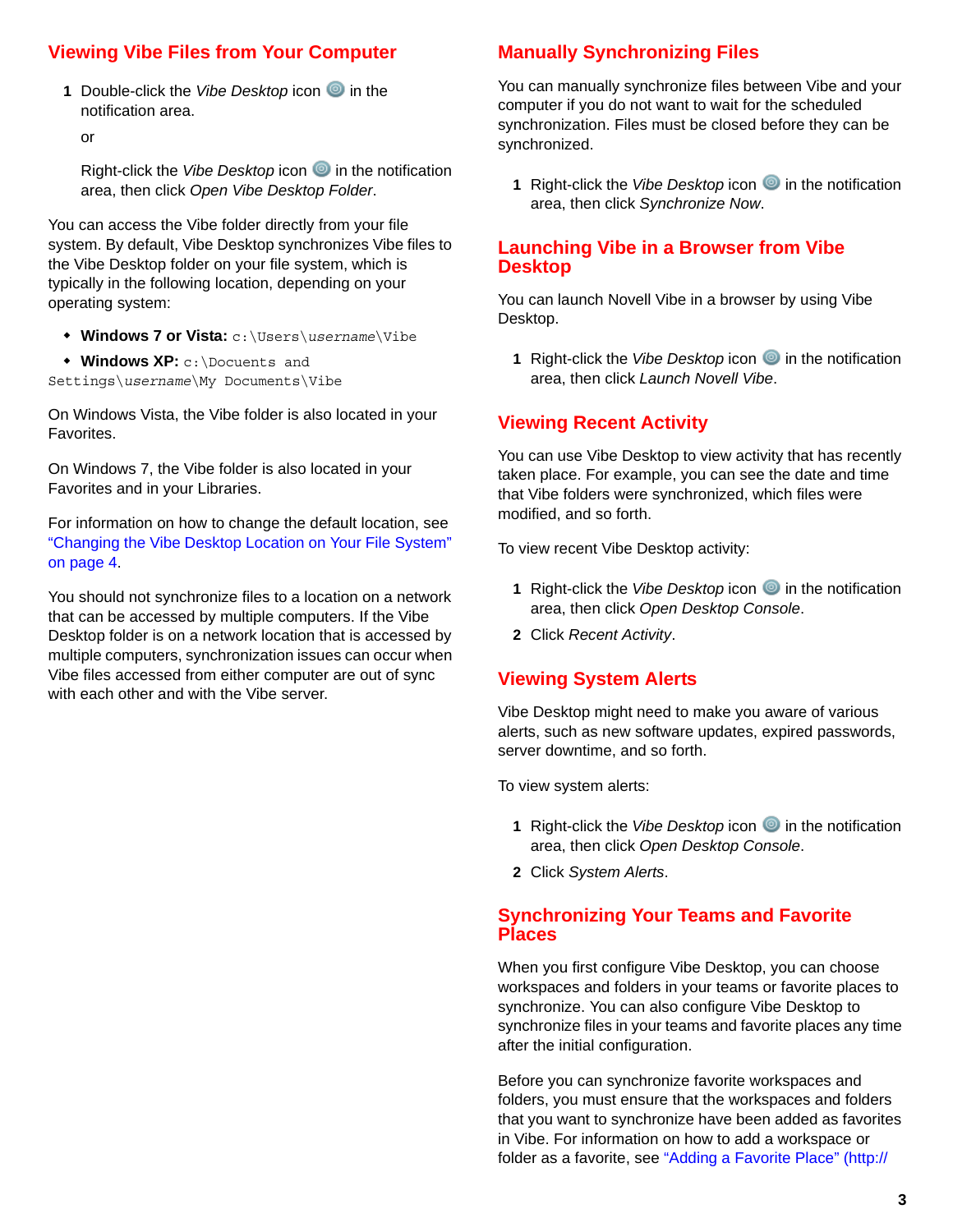www.novell.com/documentation/vibe34/vibe34\_user/data/ bjqczjz.html#nav\_favorites\_add) in the *Novell Vibe 3.4 User Guide*.

To configure your teams and favorite places in Vibe to be synchronized to your computer:

- **1** Right-click the *Vibe Desktop* icon **i**n the notification area, then click *Open Desktop Console*.
- **2** Click *Synchronized Workspaces* to display the workspaces that are currently being synchronized.



- **3** Click *Add*.
- **4** Expand *My Teams* and *My Favorites*, then select the workspace or folder that you want to be synchronized to your computer.

By default, only Files folders and Photo Album folders can be synchronized. Folders that are dimmed cannot be selected by default. For information on how to configure these folders to be synchronized, see ["Configuring Folders to Be Synchronized" on page 4](#page-3-0).

**5** Click *OK*.

# <span id="page-3-0"></span>**Configuring Folders to Be Synchronized**

- ["Synchronizing Files Folders and Photo Album](#page-3-2)  [Folders" on page 4](#page-3-2)
- ["Synchronizing Mirrored Files Folders and Micro-Blog](#page-3-3)  [Folders" on page 4](#page-3-3)
- ["Synchronizing All Other Folder Types" on page 4](#page-3-4)

#### <span id="page-3-2"></span>SYNCHRONIZING FILES FOLDERS AND PHOTO ALBUM FOLDERS

Files folders and Photo Album folders can be easily synchronized to your computer with Vibe Desktop because they require each file to have a unique name. For more information on how to synchronize Files folders and Photo Album folders that are not already synchronized, see ["Synchronizing Your Teams and Favorite Places" on](#page-2-1)  [page 3](#page-2-1).

#### <span id="page-3-3"></span>SYNCHRONIZING MIRRORED FILES FOLDERS AND MICRO-BLOG FOLDERS

Synchronizing Mirrored Files folders and Micro-Blog folders is not supported in this release of Vibe Desktop.

#### <span id="page-3-4"></span>SYNCHRONIZING ALL OTHER FOLDER TYPES

Some types of Vibe folders such as Blog folders and Wiki folders must first be configured in Vibe in order to be synchronized with Vibe Desktop because by default these types of folders allow you to add multiple files with the same name to a single folder. Synchronizing folders that have multiple files with the same name would be confusing in Vibe Desktop because when you view a folder through Vibe Desktop, you see only the files that are within the folder and not the entries that contain each file.

You can configure folders such as Blog folders to require unique filenames if you have rights to edit the folder in Vibe. After you configure a folder in this way, you can then synchronize the folder to your computer with Vibe Desktop.

- **1** When you access Vibe from your browser, navigate to the folder that you want to configure to support Vibe Desktop.
- **2** Click *Folder* > *Edit Folder* in the Action toolbar.
- **3** Near the bottom of the page, select *Require that all files uploaded into this folder have a unique name*.
- **4** Click *OK*.

### <span id="page-3-1"></span>**Changing the Vibe Desktop Location on Your File System**

By default, Vibe Desktop is installed in the c:\Users\*username*\Vibe folder on your file system.

The Vibe folder contains a folder that is named after the Vibe account name that you created when you first configured Vibe Desktop, as described in ["Configuring Vibe](#page-1-1)  [Desktop for the First Time" on page 2](#page-1-1). This folder contains all of your synchronized files. To quickly access this folder, follow the steps in ["Viewing Vibe Files from Your Computer"](#page-2-2)  [on page 3](#page-2-2).

When you first configure Vibe Desktop, you can specify the installation location on your file system. You can change the location of the Vibe folder at any time after initial configuration:

- **1** Right-click the *Vibe Desktop* icon **i**n the notification area, then click *Open Desktop Console*.
- **2** Click *Vibe Desktop Folder*, then click *Browse* to browse to the new location on the file system where you want the Vibe folder to reside.
- **3** Click *OK* > *Apply*.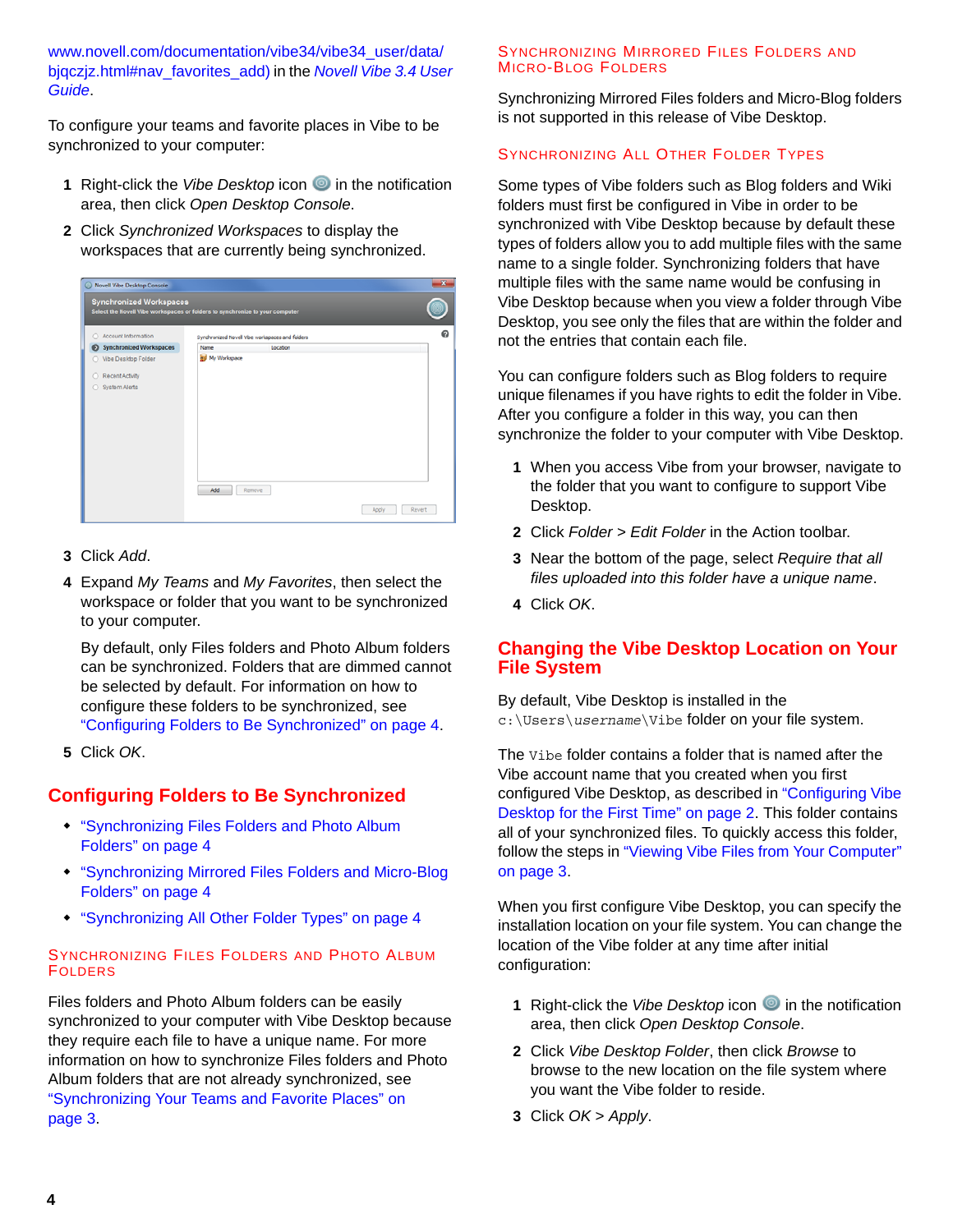# **Changing Your Vibe Account Information for Vibe Desktop**

When you first configure Vibe Desktop, you specify your account information and Vibe server information. You can change your Vibe Desktop account information and Vibe server information at any time after the initial configuration:

- **1** Right-click the *Vibe Desktop* icon **i**n your notification area.
- **2** Click *Open Desktop Console*.
- **3** Click *Account Information* in the Novell Vibe Desktop Console dialog box.
- **4** Specify the following information:

**Account Name:** Specify a descriptive name for the Vibe account. A folder with this name is created in your user directory in the file system.

**Server URL:** Specify the URL for the Vibe site where you want to synchronize files to your computer. For example, https://vibe.*mycompany*.com.

**Username:** Specify the Vibe username that you use to log in to the Vibe site.

**Password:** Specify the Vibe password that you use to log in to the Vibe site.

**5** Click *Apply*.



# **Uninstalling Novell Vibe Desktop**

If you have upgraded Vibe Desktop since the beta release, you might want to uninstall Vibe Desktop before you install the shipping version. Complete the following sections to completely uninstall Vibe Desktop:

- ["Uninstalling Vibe Desktop from the Windows Control](#page-4-0)  [Panel" on page 5](#page-4-0)
- ["Deleting the Vibe Directory" on page 5](#page-4-1)
- ["Deleting Registry Keys" on page 5](#page-4-2)
- ["Deleting Credentials" on page 5](#page-4-3)

#### <span id="page-4-0"></span>UNINSTALLING VIBE DESKTOP FROM THE WINDOWS CONTROL PANEL

- **1** Click the *Start* icon, then click *Control Panel*.
- **2** Click *Programs* > *Uninstall a program*.
- **3** Select *Novell Vibe Desktop* > *Uninstall*.

### <span id="page-4-1"></span>DELETING THE VIBE DIRECTORY

The location of the Vibe directory differs depending on your operating system:

#### **Windows Vista or Windows 7:**

*UserProfile*\AppData\Local\Novell\Vibe

**Windows XP:** *UserProfile*\Local Settings\Application\Data\Novell\Vibe

### <span id="page-4-2"></span>DELETING REGISTRY KEYS

**1** Click the *Start* icon, then click *Run*.

If Run does not appear, type Run in the *Search* field, then press Enter.

- **2** Type regedit, then click *OK*.
- **3** Delete the following registry keys if they exist:
	- \\HKEY\_CURRENT\_USER\Software\Novell\Vibe Desktop
	- \\HKEY\_LOCAL\_MACHINE\Software\Novell\Vibe Desktop

### <span id="page-4-3"></span>DELETING CREDENTIALS

**NOTE:** These credentials are shared with the Novell Vibe Add-in for Microsoft Office. If you are running the Vibe Addin, you should not delete these credentials.

On Windows Vista and Windows 7

- **1** Click the *Start* icon, then click *Control Panel*.
- **2** Click *User Accounts and Family Safety* > *Credential Manager*.
- **3** Remove credentials beginning with Novell.Collaboration.Vibe.

### On Windows XP

- **1** Click *Start*, then click *Control Panel*.
- **2** Double-click *User Accounts*.
- **3** Click the user account that you are logged in as.
- **4** Click *Manage my network passwords*.
- **5** Remove credentials beginning with Novell.Collaboration.Vibe.